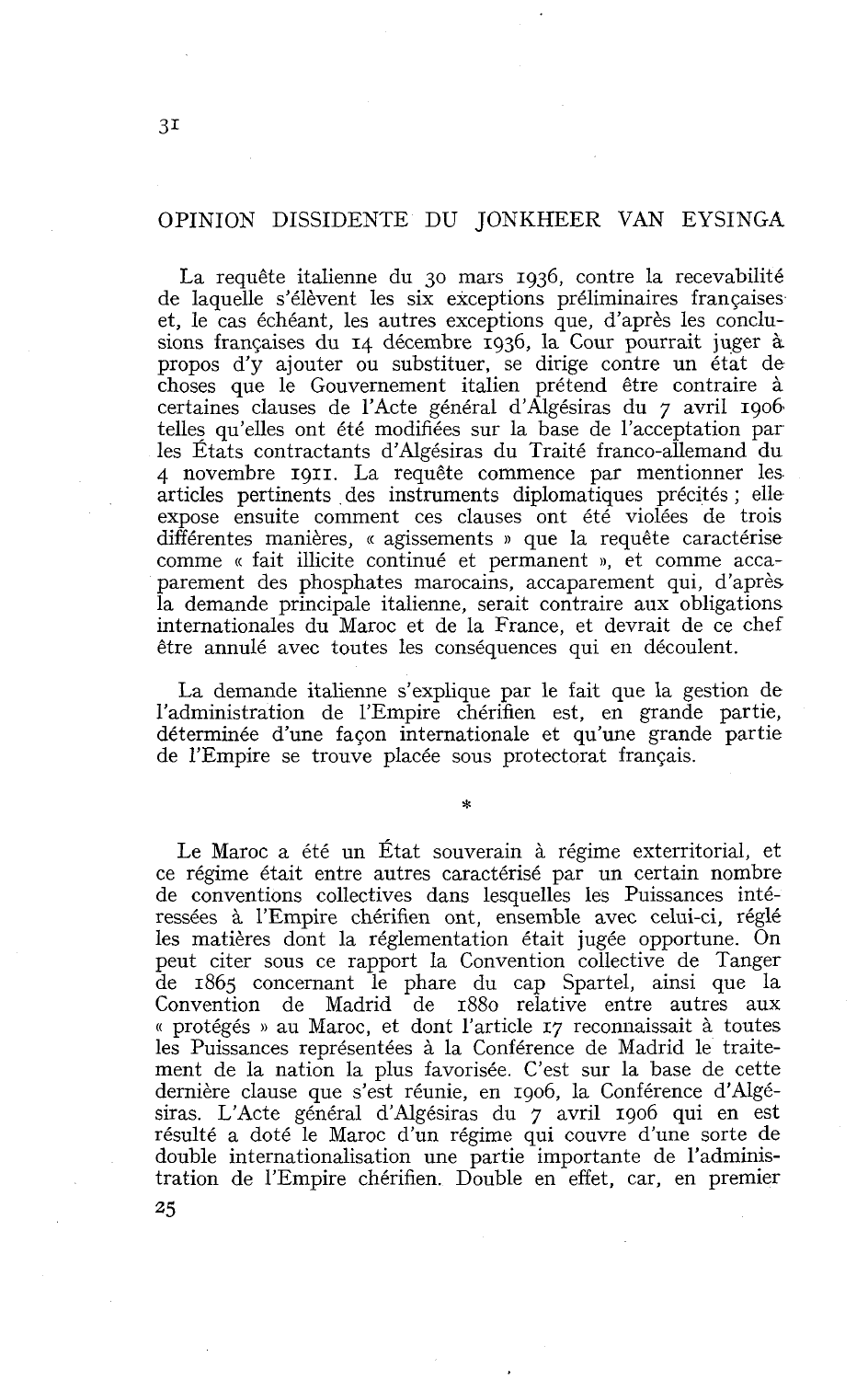# DISSENTING OPINION EY JOKKHEER VAN EYSINGA. *[Trnnslation.]*

The Italian Application of March 30th, 1936—the admissibility of which is disputed by the French Government's six preliminary objections, in addition to any others which, as indicated in the French submissions of December 14th, 1936, the Court might see fit to add or substitute-is directed against a situation which the Italian Government alleges to be an infraction of certain clauses of the General Act of Algeciras of April 7th, 1906, as modified in consequence of the acceptance of the Franco-German Treaty of November 4th, 1911, by the contracting States of the Act of Algeciras. The Application begins by a reference to the relevant articles of the above-mentioned diplomatic instruments ; it goes on to show how these clauses have been transgressed by acts of three different kinds, these "proceedings" being described in the Application as "a continuing and permanent unlawful act", and as a "monopolization . of the Moroccan phosphates" ; the latter, according to the main Italian submission, is inconsistent with the international obligations of Morocco and of France and should for that reason be annulled with al1 the consequences that ensue.

The submission of this claim by Italy is to be ascribed to the fact that the administration of the Shereefian Empire is in a large measure governed by international arrangements and that a considerable part of that Empire is under French protection.

\*

Morocco was a sovereign State with an extraterritorial régime, which included among other features a certain number of collective conventions by which the Powers interested in the Shereefian Empire regulated, in conjunction with the latter, such matters as appeared to call for regulation. In this connection we may note the collective Convention of Tangier of 1865 concerning the Cape Spartel Lighthouse, also the Madrid Convention of 1880 relating, among other matters, to "protected persons" in Morocco, Article 17 of which Convention assured the most-favoured-nation treatment to al1 the Powers represented at the Madrid Conference. It was on the basis of that clause that the Algeciras Conference was convened in 1906. The General Act of Algeciras of April 7th, 1906, which emerged from that Conference, endowed Morocco with a régime internationalizing a large part of the administration of the Shereefian Empire in a twofold sense. Twofold because, in the first

 $3I$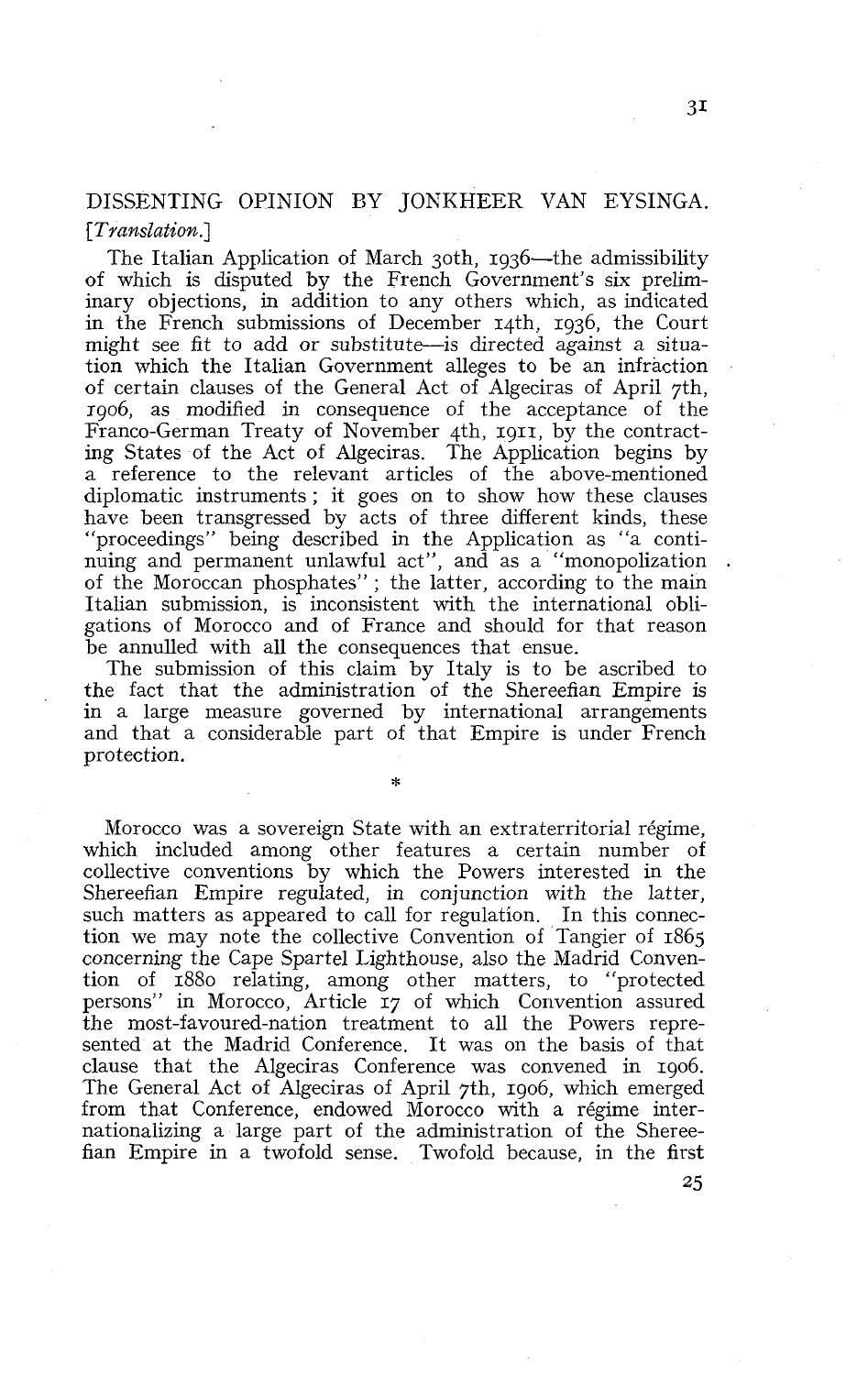lieu, le statut du Maroc a une base internationale, savoir une convention collective ; et, en second lieu, les clauses de l'Acte d'Algésiras, qui prévoient la liberté économique sans aucune inégalité, par conséquent la porte ouverte, se réalisent d'une façon internationale, le Corps diplomatique à Tanger et des commissions internationales jouant un grand rôle dans leur application. C'est ainsi que par exemple le dahir du 19 janvier 1914 portant réglementation pour la recherche et l'exploitation des mines dans la zone du protectorat français de l'Empire chérifien, dahir qui contient des clauses spéciales pour la recherche et l'exploitation des phosphates, a été établi sur la base de tractations internationales.

En 1912, le statut international de l'Empire chérifien a subi une modification importante. Les Puissances ont alors accepté la prépondérance française, à condition toutefois qu'aucune atteinte ne fût portée au principe de la porte ouverte. La prépondérance française a pris corps dans la Convention francomarocaine de protectorat du 30 mars 1912, à laquelle les Puissances furent sollicitées d'adhérer.

Il s'ensuit que le régime du protectorat marocain est plus compliqué que là où un seul Etat colonisateur se trouve en face d'un Etat protégé. En effet, de nombreuses clauses de l'Acte d'Algésiras ont continué depuis 1912 à être de droit, comme M. Basdevant l'a montré dans sa belle étude « *Die Entwickelung der Marokko-Frage* » *(Jahrbuch des Volkerrechts,* **1,** 1913, pp. 742 *et sqq.).*  Abstraction faite de la zone espagnole et de la zone de Tanger, on se trouve en présence d'un État dont le statut international est grandement déterminé par des conventions collectives et qui se trouve sous la protection d'un des Etats contractants de ces conventions.

La Convention de protectorat franco-marocaine de 1912 prévoit que tout ce qui regarde les relations entre l'Empire chérifien et les Puissances étrangères sera de la compétence de la France. Il paraît résulter de cet état de choses que, tout en distinguant entre d'une part les intérêts et les obligations internationales du Maroc et d'autre part ceux de la France (voir également le Mémoire italien, p. 59, par. 44, dernier al.), la requête italienne vise seulement la France, laquelle, aux termes de la requête même, a à supporter une double responsabilité: responsabilité indirecte lui revenant en tant qu'Etat protecteur du Maroc, et responsabilité personnelle et directe découlant d'actes accomplis par les autorités françaises ou avec leur collaboration, en vue d'intérêts purement français. La France n'a pas formulé d'objection à ce sujet, sauf, peut-être, lorsque l'agent français a dit : « Je ne m'arrête pas non plus à la prétention de faire exercer par le Gouvernement de la République, à l'égard de ces actes » (tous les actes que la France **26**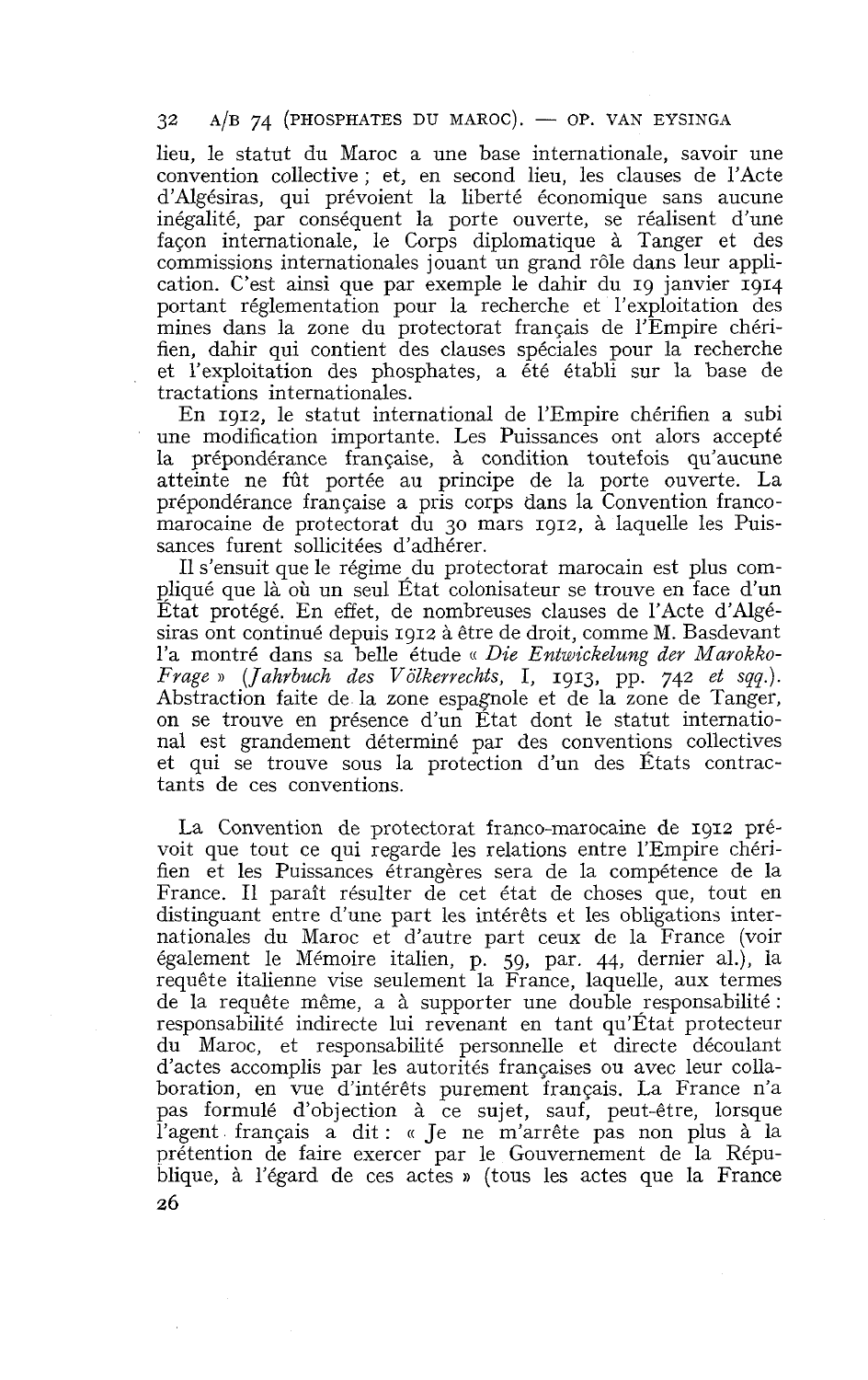### A./B. 74 (PHOSPHATES IN MOROCCO). OP. VAN EYSINGA 32

place, the status of Morocco has an international basis, i.e., it is a collective convention ; and secondly, because the clauses of the Algeciras Act which provide for economic freedom, without any inequality—and hence for the open door—were implemented by international arrangements, in the application of which the diplomatic Corps at Tangier and international commissions played an important part. Thus, for example, the dahir of January 19th, 1914, which regulates the prospecting and working of mines in the French Protectorate zone of the Shereefian Empire and which contains special clauses in regard to prospecting for and working phosphates, was drawn up in pursuance of international arrangements.

In, 1912, the international status of the Shereefian Empire underwent an important change. The Powers then accepted the preponderance of France, on condition however that there should be no departure from the principle of the open door. The preponderance of France found expression in the Franco-Moroccan Protectorate Convention of March 3oth, 1912, to which the Powers were asked to accede.

It will be seen from the foregoing that the régime of the Moroccan Protectorate is more complicated than that found where a single Colonial Power has to deal with a protected State. Many of the clauses of the Algeciras Act have continued to be applicable since 1912, as M. Basdevant has pointed out in his remarkable treatise "Die Entwickelung der Marokko-Frage" (Jahrbuch des Volkervechts, 1, pp. 742 et sqq.). Disregarding the Spanish and Tangier zones, the case we have to consider is that of a State, whose international status is in a large measure determined by collective conventions and which is under the protection of one of the States parties to these conventions.

The Protectorate Convention of 1912 between France and Morocco provides that, for al1 questions concerning relations between the Shereefian Empire and foreign Powers, France shall be competent. It is, apparently, owing to this situation that the Italian Application, although it makes a distinction between the interests and international obligations of Morocco, on the one hand, and those of France, on the other hand (see also the Italian Memorial, p. 59, No. 44, last para.), is directed solely against France, who, as is indeed said in the Application, has incurred a twofold responsibility : an indirect responsibility as the State protecting Morocco, and a personal and direct responsibility arising from the acts performed by the French authorities or in co-operation with them, for the benefit of purely French interests. France did not demur to this attitude, except perhaps when the French Agent said : "Nor will 1 dwell on the demand which seeks to make the Government of the French Republic exercise powers of annulment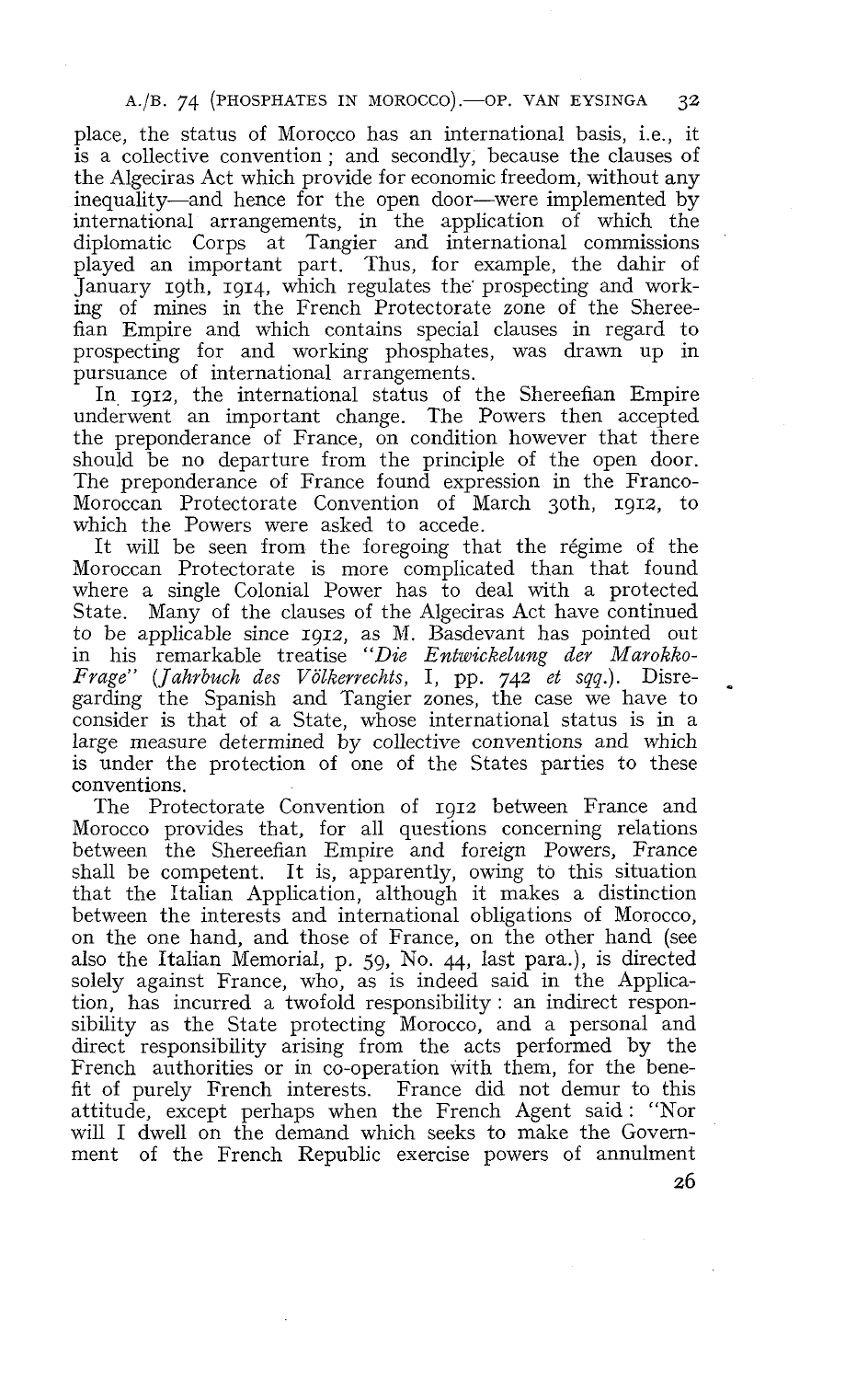et le Maroc ont accomplis en vue de l'accaparement des phosphates, à savoir les actes constitutifs du monopole et du cartel, la décision de 1925 refusant à Tassara la qualité d'inventeur, et les autres actes incompatibles avec le rétablissement de la liberté économique pour les phosphates du Maroc), « une compétence d'annulation qu'il ne possède pas, que le régime de protectorat, reconnu par le Gouvernement italien, ne lui permet pas d'exercer. » (Exposés oraux, 1, p. 101.)

Comme il a déjà été relevé, la demande principale italienne porte contre une série d'« agissements » indiqués dans la requête et constituant un « fait illicite continué et permanent » : 1'« accaparement des phosphates marocains ». Cet accaparement, d'après la requête italienne, met en jeu la responsabilité internationale de la France, et ceci sous trois aspects différents. En premier lieu, l'établissement du monopole des phosphates serait contraire au principe de la porte ouverte contenu dans l'Acte d'Algésiras ainsi qu'à son article 112, qui prévoit des concessions pour les mines, minières et carrières; ensuite, la décision du Service des Mines du 8 janvier 1925 contre les intéressés italiens serait entachée d'excès de pouvoir et de détournement de pouvoir; et, troisièmement, les entraves auxquelles les intéressés italiens se sont heurtés lorsqu'ils ont tâché de faire révoquer la décision du Service des Mines constitueraient un véritable déni de justice.

Dans la dernière de ses six exceptions préliminaires, celle que la Cour a retenue, la France objecte à la requête italienne que le différend dont l'Italie a saisi la Cour s'est élevé au sujet de situations et de faits antérieurs au 7 septembre 1931 et que, dès lors, il échappe à la juridiction obligatoire de la Cour; partant, la requête italienne serait irrecevable. Cette exception préliminaire nie la compétence même de la Cour.

Savoir si, oui ou non, la juridiction obligatoire de la Cour existe dans la présente affaire, revient à savoir si le différend italo-français rentre dans le cadre de la déclaration française du 19 septembre 1929. Il y a lieu d'observer que, sous ce rapport, la France ne base pas son raisonnement sur la déclaration italienne du g septembre 1929 ; d'ailleurs, le libellé de cette déclaration ne paraîtrait pas s'y prêter.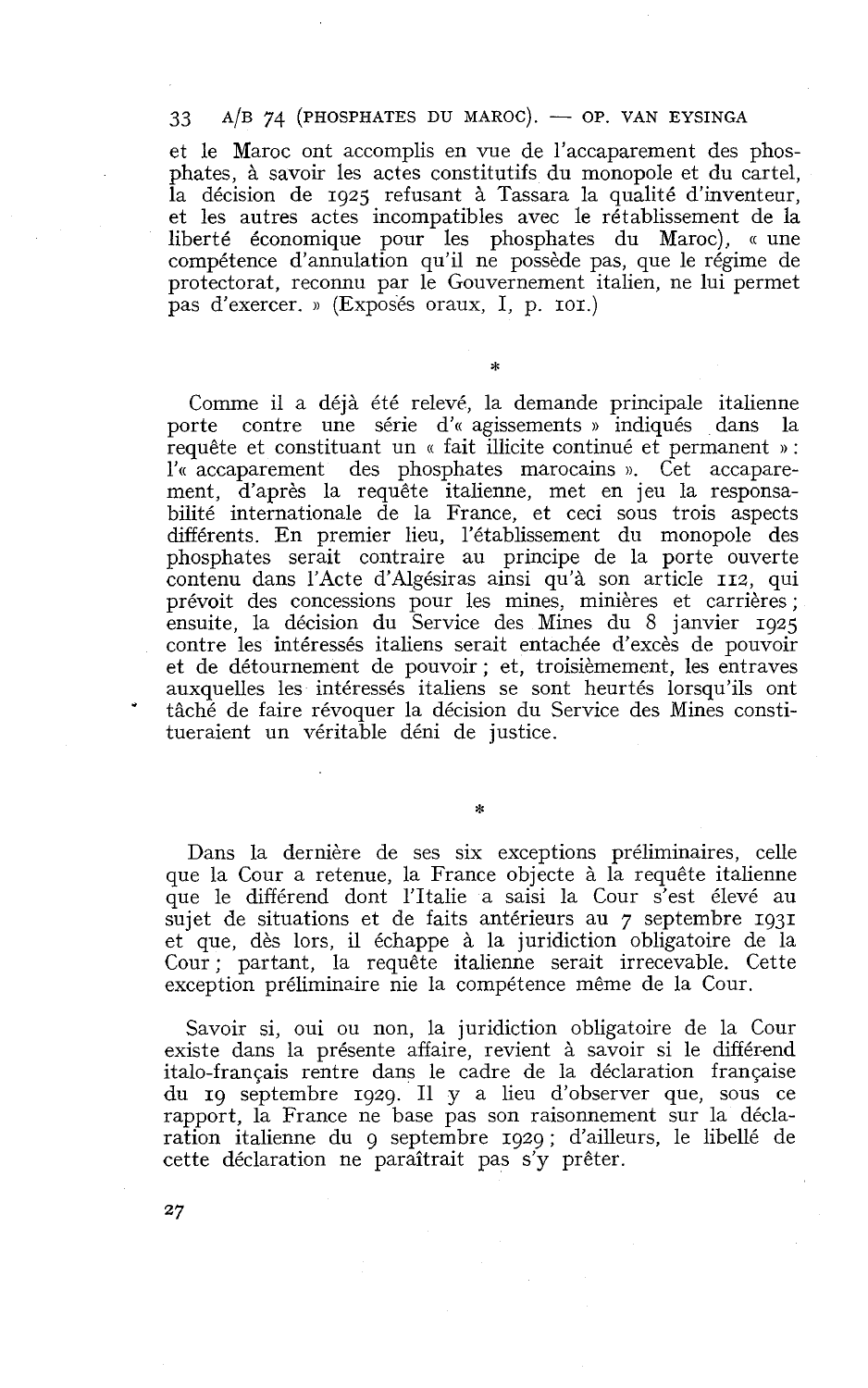# A./B. 74 (PHOSPHATES IN MOROCCO). OP. VAN EYSINGA 33

in regard to these acts" (i.e., al1 the acts which France and Morocco have performed with a view to effecting the monopolization of phosphates, in particular, the acts instituting the monopoly and the cartel, the decision of 1925 refusing to acknowledge Tassara as discoverer, and the other acts incompatible with the restoration of economic liberty in regard to Moroccan phosphates) "which she does not possess, and which the Protectorate régime recognized by the Italian Government does not allow her to exercise" (Oral Pleadings, 1, p. 101).

As has already been observed, the main Italian claim is therefore directed against a series of "proceedings", mentioned in the Application and said to constitute "a continuing and permanent unlawful act", the "monopolization of the Moroccan phosphates". This monopolization, according to the Italian Application, involves the international responsibility of France, under three different aspects : the first aspect being the creation of the monopoly, said to be contrary to the principle of the open door laid down in the Act of Algeciras, and to Article 112 of that Act, which prescribes the system of concessions for mines, mining works and quarries; the second aspect being the Department of Mines' decision of January 8th, 1925, against the Italian claimants which is characterized as *ultra vires*, and constituting a misuse of power ; and the third aspect being the obstacles which were placed in the way of the Italian claimants when they sought to obtain a reversal of the Department of Mines' decision, this being alleged to constitute an actual denial of justice.

In the last of its six preliminary objections, that upon which the Court has adjudicated, France has objected to the Italian Application on the ground that the dispute which Italy has submitted to the Court has arisen in regard to situations and facts prior to September 7th, 1931 ; that, accordingly, it falls outside the scope of the Court's compulsory jurisdiction ; and hence that the Italian Application cannot be entertained. This preliminary objection in fact denies the jurisdiction of the Court.

The question whether the Court's compulsory jurisdiction exists in the present case is the same as the question whether the Italian-French dispute falls within the scope of the French declaration of September 19th, 1929. It should be observed in that connection that France does not found her argument on the Italian declaration of September 9th, 1929—the text of which, moreover, would not appear to lend itself to such reasoning.

4 **2.7**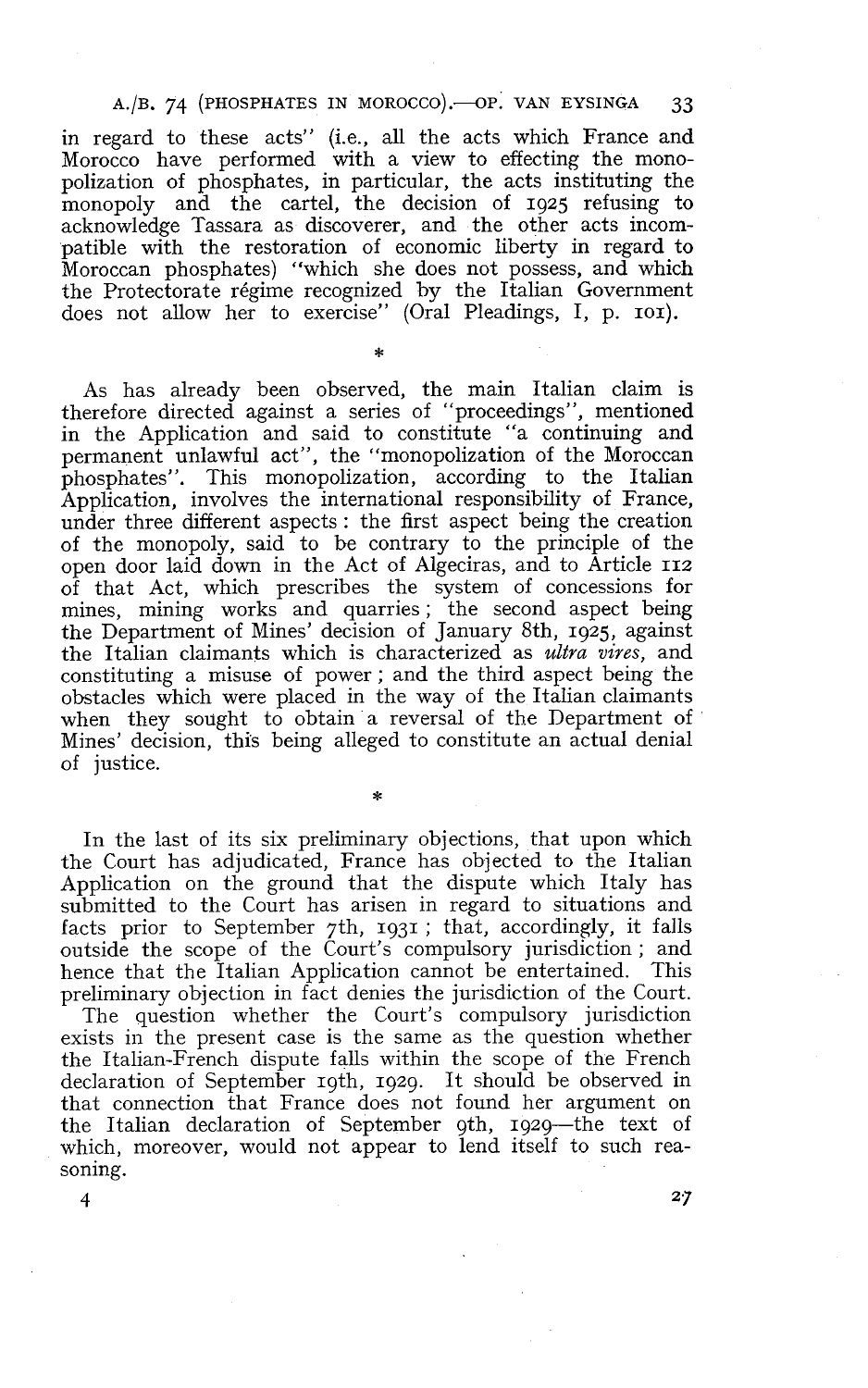D'après la déclaration française, la Cour est compétente pour « tous les différends qui s'élèveraient après la ratification de la présente déclaration au sujet des situations ou des faits postérieurs à cette ratification ». Pour arriver à une décision en ce qui regarde la sixième exception préliminaire française, il s'agit donc d'interpréter les mots cités. Abstraction faite d'un détail qui regarde la sixième exception préliminaire française, il s'agit<br>donc d'interpréter les mots cités. Abstraction faite d'un détail<br>particulier à la déclaration française, — *des* situations ou *des*<br>faits au lieu de *de* faits au lieu de *de,* détail qui ne paraît pas avoir d'imporparticulier à la déclaration française,  $-$  *des* situations ou *des*<br>faits au lieu de *de*, détail qui ne paraît pas avoir d'impor-<br>tance,  $-$  les mots cités se trouvent dans un grand nombre de<br>déclarations analogues : p déclarations analogues ; pour la première fois, ils ont figuré dans celle de la Belgique (25 sept. 1925).

Par « différend », la déclaration française vise des différends entre États et non par exemple le différend entre les intéressés<br> *(i)* taits *générateurs*  $\theta$  - terme souvent employé dans cette affaire<br>
- du différend italo-français, dont celui-ci est *« né*  $\theta$  - terme<br>
- de la mêl italiens et les autorités du Maroc, différend qui est un des<br>« *taits générateurs* » — terme souvent employé dans cette affaire également souvent employé. Il faut se garder de mêler ces deux sortes de différends, et, dans cet ordre d'idées, il est bon de rappeler que le différend italo-français qui actuellement se trouve devant la Cour ne s'est pas élevé avant le 16 juin 1933, date à laquelle l'Italie a pris fait et cause pour ses ressortissants.

D'autre part, le différend italo-français s'est élevé « après la ratification de la présente déclaration ». Ces derniers mots, dans le contexte de la déclaration française, se réfèrent à la ratification française dont l'instrument a été déposé le 25 avril 1931. Et même si l'on voulait appliquer ici, par le jeu de la réciprocité, la date du dépôt de l'instrument de la ratification italienne, savoir le 7 septembre 1931, il n'en resterait pas moins vrai que le différend s'est élevé « après la ratification de la présente déclaration », ratification qui est nécessairement antérieure à la date du dépôt de l'instrument de ratification.

La question de savoir si la Cour est compétente pour connaître de la présente affaire dépend donc, en dernière analyse, des mots suivants de la déclaration française : « au sujet des situations ou des faits postérieurs à cette ratification ». Ces mots démontrent que la déclaration distingue d'une part les situations, et d'autre part les faits au sujet desquels les différends doivent s'élever pour être de la compétence de la Cour.

La conclusion de la requête sous *a)* porte que l'accaparement des phosphates marocains effectué par étapes, de 1920 à 1934, au profit d'intérêts français, est contraire aux obligations internationales du Maroc et de la France et doit être annulé de ce fait avec toutes les conséquences qui en découlent. La demande vise, comme il a été indiqué plus haut, une série d'«agissements **u,**  formant et illustrant ensemble le nouveau régime phosphatier du Maroc et que la requête caractérise comme un fait illicite continué et permanent. Cette continuité et permanence de **28**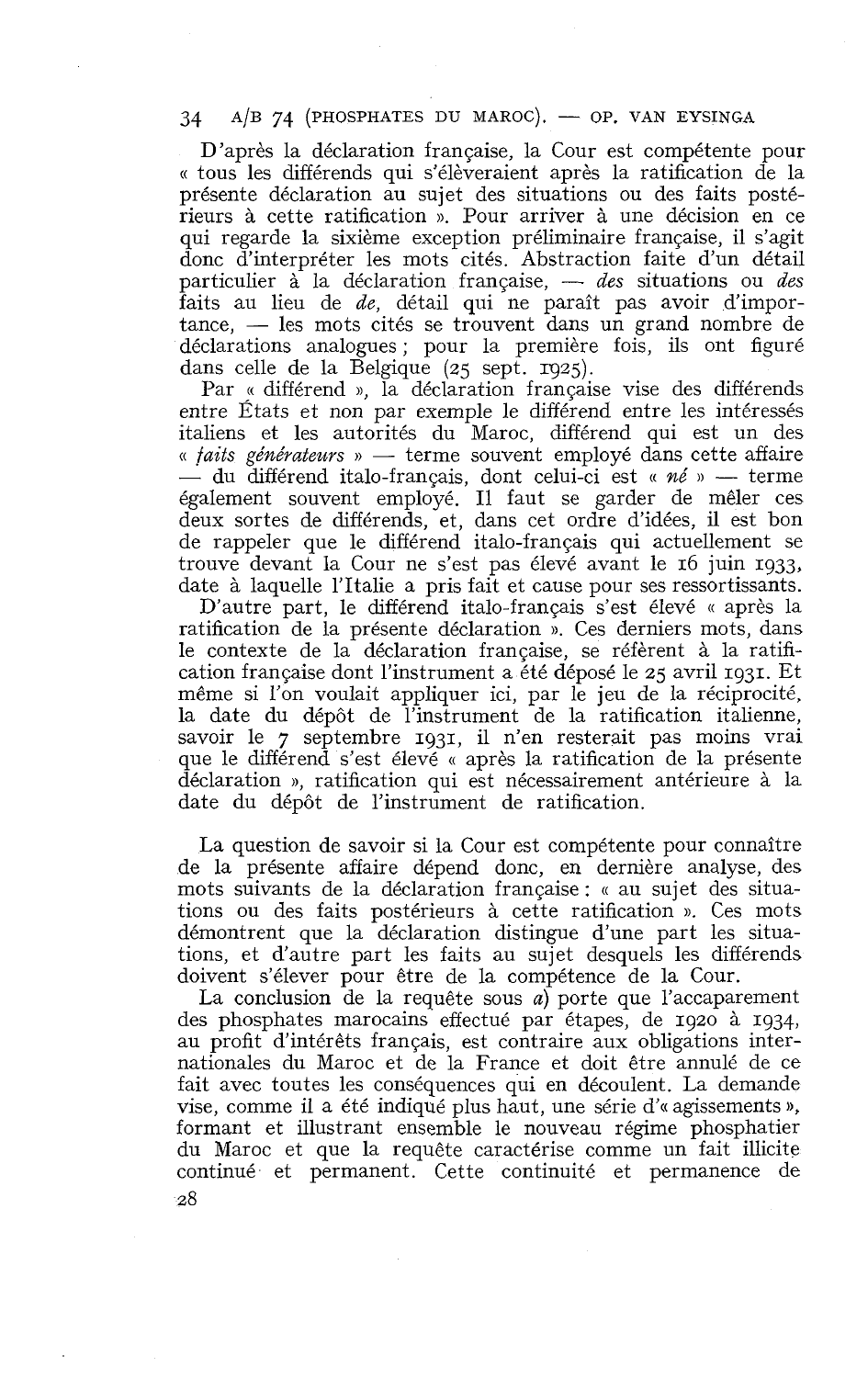### A./B. 74 (PHOSPHATES IN MAROCCO). OP. VAN EYSINGA 34

According to the French declaration, the Court has jurisdiction for "any disputes which may arise after the ratification of the present declaration with regard to situations or facts subsequent to such ratification". In order to adjudicate upon the sixth of the French preliminary objections, we have therefore to interpret the words quoted above. Disregarding a minor difference in the French declaration which speaks of "des situations" and "des faits" in place of "de"—a detail apparently of no significance-, we find the same words employed in a large number of similar declarations ; they appeared for the first time in the Belgian declaration (Sept. zgth, 1925).

By the term "dispute" the French declaration means disputes between States, and not for instance the dispute between the Italian claimants and the Moroccan authorities, the latter dispute being one of the "causal facts"-a term often employed in this case-of the Italian-French dispute, from which it "arase"-another term which is also frequently used. We must beware of confusing these two kinds of disputes, and in that connection we should remember that the Italian-French dispute now before the Court did not arise before June 16th, 1933, the date on which Italy took up the cause of its nationals.

Again, the French-Italian dispute arose "after the ratification of the present declaration". The latter words, in their context in the French declaration, refer to the ratification by France, the instrument of which was deposited on April 25th, 1931. And even if it were thought necessary, applying the principle of reciprocity, to be guided in this case by the date of deposit of the Italian instrument of ratification, i.e., September 7th, 1931, it would be none the less true that the dispute arose "after the ratification of the present declaration", which was necessarily earlier than the date of deposit of the instrument of ratification.

The question whether the Court has jurisdiction to entertain the present suit depends, in the last analysis, on the following words of the French declaration : "with regard to the situations or the facts subsequent to such ratification". These words show that the declaration draws a distinction between situations, on the one hand, and facts, on the other hand, with regard to which disputes must arise in order to fa11 within the Court's jurisdiction.

The submission in the Application under (a) declares that the monopolizatiori of the Moroccan phosphates accomplished by stages, between 1920 and 1934, for the benefit of French interests, is inconsistent with the international obligations of Morocco and France and that it must, for that reason, be annuiled with al1 the consequences that ensue. The claim refers, as was said above, to a series of "proceedings" which together constitute and are typical of the new phosphate régime in Morocco and which are described in the Application as a continuing and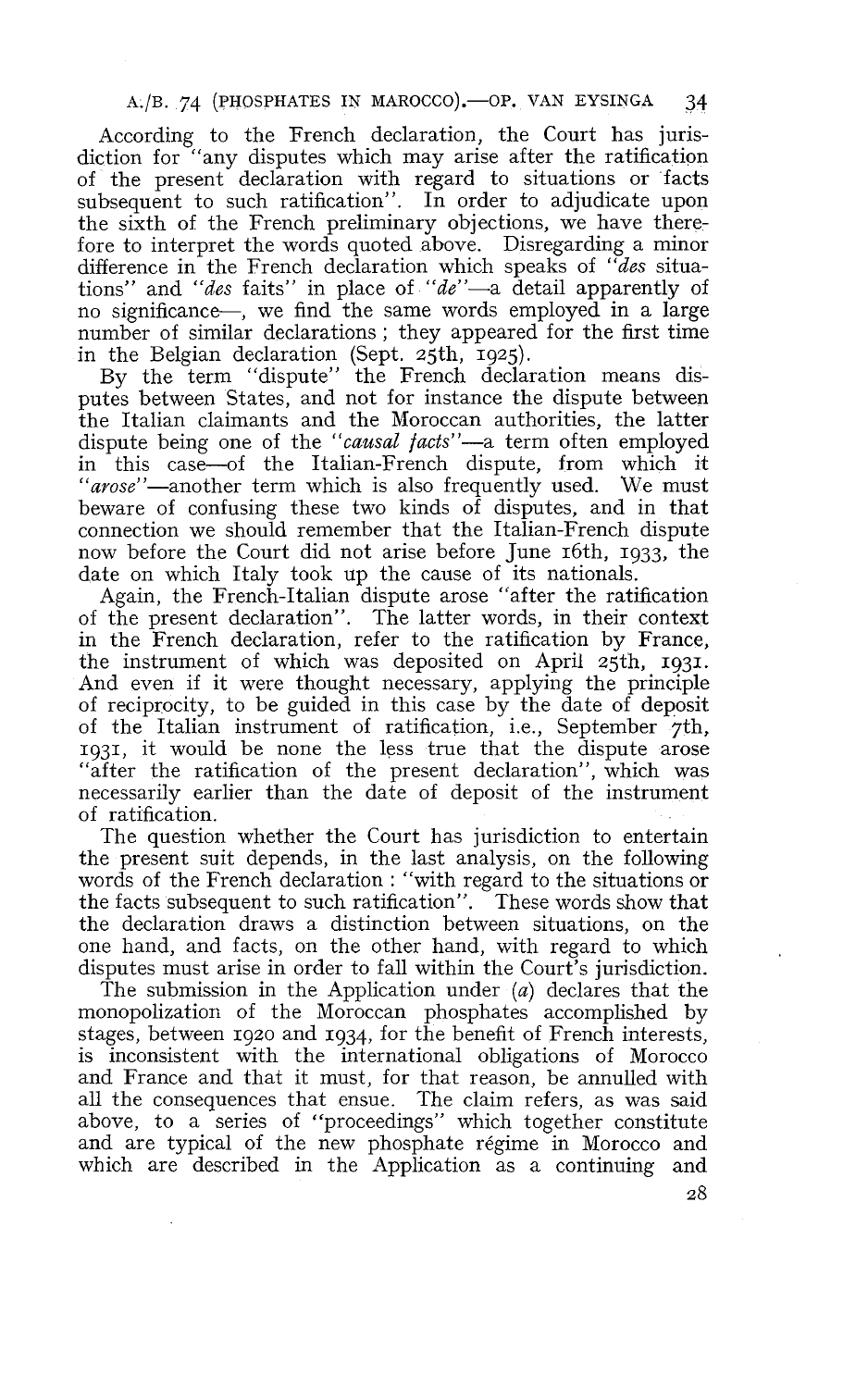quelque chose d'illicite constitue bien une situation, et c'est bien au sujet de cette situation que le différend italo-français s'est élevé. Il suffit de constater que cette situation, que l'Italie prétend être en contradiction avec l'Acte général d'Algésiras, a existé postérieurement à la « ratification », pour conclure que la Cour est compétente pour connaître du différend.

On a dit que la déclaration française limite la juridiction obligatoire de la Cour aux différends qui sont *nés* de situations ou de faits postérieurs à la ratification (Exposés oraux, II, p. **338),** et dans le même ordre d'idées on a estimé que la déclaration française donne lieu à rechercher « les faits générateurs *du différend* », faits qui seraient antérieurs à la ratification. L'idée que la déclaration française ne soumet à la juridiction obligatoire de la Cour que les différends qui sont nés de situations ou de faits postérieurs à la ratification se retrouve déjà dans le titre du paragraphe III des Exceptions préliminaires françaises, page **81,** titre qui, du reste, ne mentionne pas les situations et qui a la teneur suivante : « Différend né de faits antérieurs à l'acceptation de la juridiction obligatoire ».

Il y a lieu de remarquer à ce sujet que cette tentative de restreindre la portée de la déclaration française introduit dans le libellé de celle-ci quelque chose qui ne s'y trouve pas. La déclaration française accepte la juridiction de la Cour pour<br>« tous les différends qui s'élèveraient .... au sujet des situations .... postérieures à cette ratification ». Eh bien, *un différend qui* (( *s'élève au sujet des situations postériezfires* à *telle date* )) *est*  autre chose qu'un différend dont les faits générateurs sont postérieurs à cette date, qu'un différend qui est né d'une situation posté*rieure* à *la même date.* En voulant interpréter la déclaration française de cette façon, 011 en limite la portée d'une façon qui ne s'accorde guère avec la formule plus générale de la déclaration **a** au sujet )) de situations postérieures à la date critique.

Il s'ensuit que j'estime non fondée la sixième exception préliminaire française.

Le présent exposé n'entre pas dans une appréciation des autres exceptions préliminaires formulées ou entrevues par les conclusions françaises du **14.** décembre **1936.** 

J'ajoute que, en ce qui concerne la forme donnée à l'arrêt, je ne peux pas me rallier à la suppression de l'exposé des faits que la Cour a eu jusqu'à présent l'habitude d'inclure dans ses avis consultatifs et dans ses arrêts, que ceux-ci tranchent le fond d'une affaire ou se rapportent à une exception préliminaire.

*(Signé)* v. EYSINGA.

 $2Q$